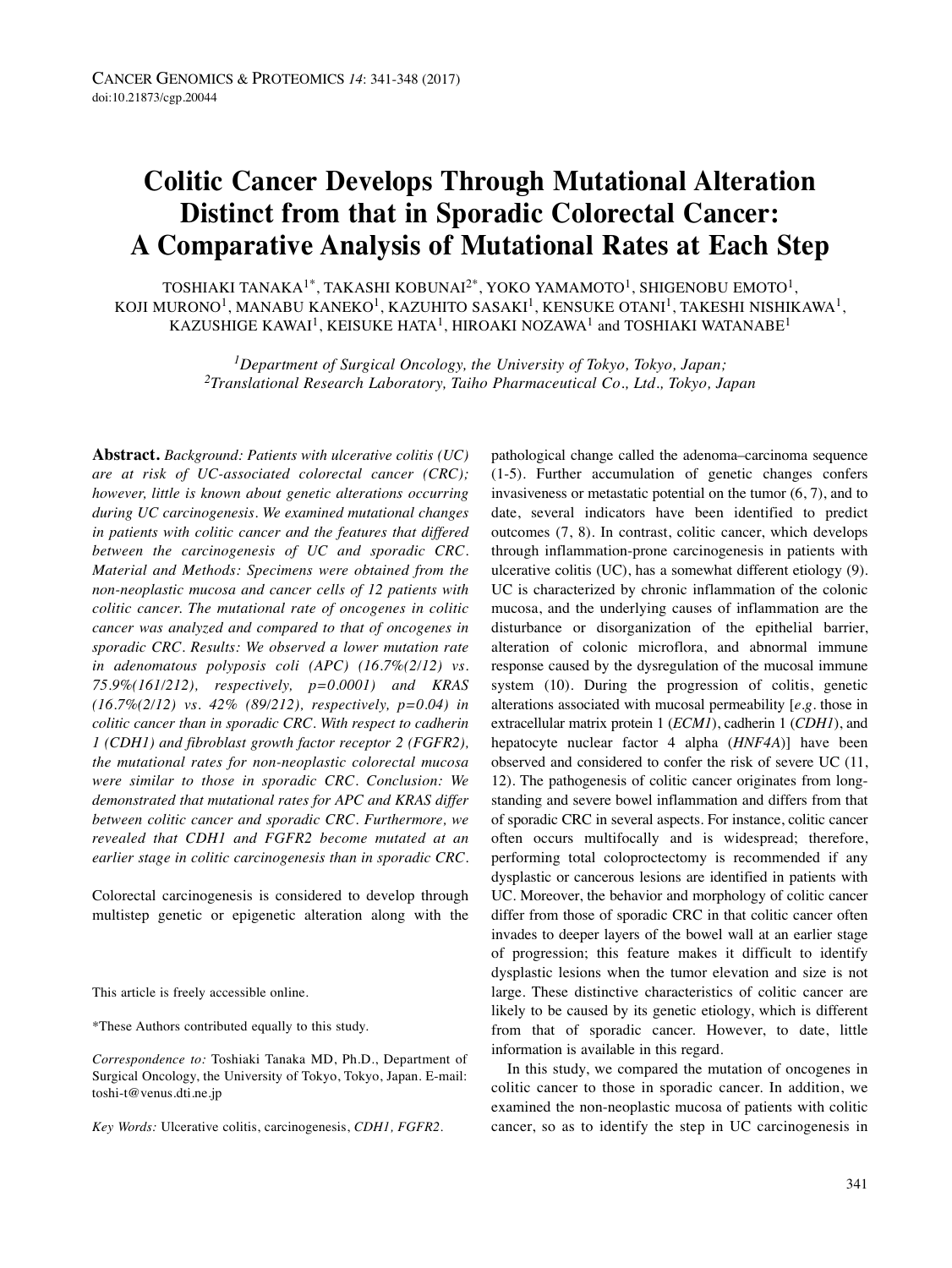which mutation occurs. To our knowledge, this is the first study examining the mutational difference between colitic cancer and sporadic CRC together with non-neoplastic mucosa in UC.

## **Materials and Methods**

*Study design and patient selection.* This was a retrospective study conducted at a single institute. Patients with UC were recruited from the Department of Surgical Oncology, University of Tokyo Hospital, Tokyo, Japan. This study was approved by the Ethics Committee of University of Tokyo Hospital (approval number: G3551), and patients gave their written informed consent for the storage and the use of their specimens in advance. Twelve patients with UC whose resected specimens were stored at our institute were enrolled in this study.

*Sample collection and nucleic acid isolation.* Specimens were obtained from carcinoma and non-neoplastic colorectal mucosa from all the patients with colitic cancer for DNA analysis. Samples were obtained either from surgically resected specimens or during surveillance colonoscopy. The samples were snap-frozen in liquid nitrogen immediately after resection and were stored at −80˚C until DNA extraction. Nuclear DNA was extracted from epithelial cells and carcinoma cells using a DNAeasy kit (Qiagen, Tokyo, Japan). The normal mucosa samples were microscopically verified by experienced pathologists as not containing neoplastic lesions. For the samples of carcinoma, the pathologists verified that the samples contained viable carcinoma cells without necrotic tissue. The concentrations of extracted double-stranded DNA were measured using a Qubit 2.0 fluorometer and Qubit proprietary reagents and dyes (Life Technologies, Grand Island, NY, USA).

*Mutational analysis by next generation sequencing (NGS).* Targeted resequencing was performed using the TruSeq Amplicon Cancer Panel with the MiSeq® sequencing platform according to the manufacturer's instructions (Illumina, San Diego, CA, USA). The panel contains primer sets to generate 212 amplicons from 48 cancerrelated genes, which include ABL proto-oncogene 1 (*ABL1*), AKT serine/threonine kinase 1 (*AKT1*), ALK receptor tyrosine kinase (*ALK*), adenomatous polyposis coli (*APC*), ATM serine/threonine kinase (*ATM*), B-Raf proto-oncogene, serine/threonine kinase (*BRAF*), cadherin 1 (*CDH1*), cyclin-dependent kinase inhibitor 2A (*CDKN2A*), colony stimulating factor 1 receptor (*CSF1R*), betacatenin 1 (*CTNNB1*), epidermal growth factor receptor (*EGFR*), Erb-B2 receptor tyrosine kinase 2 (*ERBB2*), Erb-B2 receptor tyrosine kinase 4 (*ERBB4*), F-Box and WD repeat domain containing 7 (*FBXW7*), fibroblast growth factor receptor 1 (*FGFR1*), *FGFR2*, *FGFR3*, Fms-related tyrosine kinase 3 (*FLT3*), G protein subunit alpha 11 (*GNA11*), *GNAQ, GNAS,* hepatocyte nuclear factor 1-alpha (*HNF1A*), HRas proto-oncogene, GTPase (*HRAS*), cytosolic isocitrate dehydrogenase 1 (*IDH1*), Janus kinase 2 (*JAK2*), *JAK3*, kinase insert domain receptor (*KDR*), KIT proto-oncogene receptor tyrosine kinase (*KIT*), Kirsten RAS proto-oncogene (*KRAS*), MET proto-oncogene (*MET*), MutL homolog 1 (*MLH1*), MPL protooncogene (*MPL*), *NOTCH1*, nucleophosmin (*NPM1*), NRAS protooncogene (*NRAS*), platelet-derived growth factor receptor alpha (*PDGFRA*), phosphatidylinositol-4,5-bisphosphate 3-kinase catalytic subunit alpha (*PIK3CA*), phosphatase and tensin homolog (*PTEN*), protein tyrosine phosphatase, non-receptor type 11 (*PTPN11*), RB transcriptional corepressor 1 (*RB1*), Ret proto-oncogene (*RET*), SMAD family member 4 (*SMAD4*), SWI/SNF-related matrixassociated actin-dependent regulator of chromatin, subfamily B, member 1 (*SMARCB1*), Smoothened, frizzled class receptor (*SMO*), SRC proto-oncogene (*SRC*), serine/threonine kinase 11 (*STK11*), tumor protein P53 (*TP53*), and Von Hippel-Lindau tumor suppressor (*VHL*). Multiplexed libraries were subjected to cluster generation using a MiSeq Reagent Kit v2 (300 cycles) in an MiSeq desktop sequencing systems (Illumina). MiSeq Reporter software performs secondary analysis on the base calls and Phred-like quality score (Qscore) generated by Real Time Analysis software during the sequencing run. Alignment of paired-end raw reads to the amplicon sequences specified in the manifest file (*Homo sapiens*, hg19, build 37.2) was performed with a banded Smith–Waterman alignment algorithm. The Somatic Variant Caller algorithm v3.5.2.1 was used for identification of variants from aligned reads. Variants were annotated by Variant Studio ver.1.0.0 on BaseSpace Cloud (Illumina). Each single variant reported in the VCF output file was evaluated for coverage and the Qscore and visualized *via* AVADIS NGS software ver.2.7 (Strand Genomics Inc., San Francisco, CA, USA). We applied a minimum threshold in Qscore of 30 (base call accuracy of 99.9%) and a sequencing depth >100 on reads, which was considered suitable for further analysis. Variants with a global minor allelic frequency of greater than 1.0% were removed because they were considered common single nucleotide polymorphisms. Copy number variations were also estimated in samples using normal reference coverage profiles *via* AVADIS NGS.

*Statistical analysis and software.* The mutational rates of genes in colitic cancer observed in our specimens were compared with the existing data of The Cancer Genome Atlas (TCGA) obtained from Bio-portal (13). The difference between these two categorized values was assessed by Fisher's exact or chi-square test. *p-*Values of less than 0.05 were considered to indicate statistical significance. All statistical analyses were carried out using JMP v9.02 (SAS Institute, Cary, NC, USA).

#### **Results**

Table I shows the gene mutations that were found in the 12 patients with UC. *APC*, known to occur at an early stage of sporadic colorectal carcinogenesis, was mutated in only two (16.7%) out of 12 patients with UC. Other key molecules of carcinogenesis showed moderate-to-high mutational rates in colitic cancer (*KRAS*: 16.7%, *TP53*: 58.3%, and *FBXW7*: 25.3%). These mutational changes had already occurred in nonneoplastic mucosa – albeit at lower mutational rates. *CHD1*, known to modulate cell adhesion, mutated in one (8.3%) case of non-neoplastic mucosa. *FGFR2*, a molecule involved in the development of fibroblasts, healing and degeneration, was mutated in three (25.0%)case of non-dysplastic UC mucosa. Neither *CHD1* nor *FGFR2* accumulated further mutations in colitic cancer cells. No mutation was observed in other molecules in non-neoplastic mucosa.

Next, we compared our results to the mutational rate of sporadic CRC obtained from Bioportal (TCGA Nature, 2012). Table II shows the categorized comparison and the result of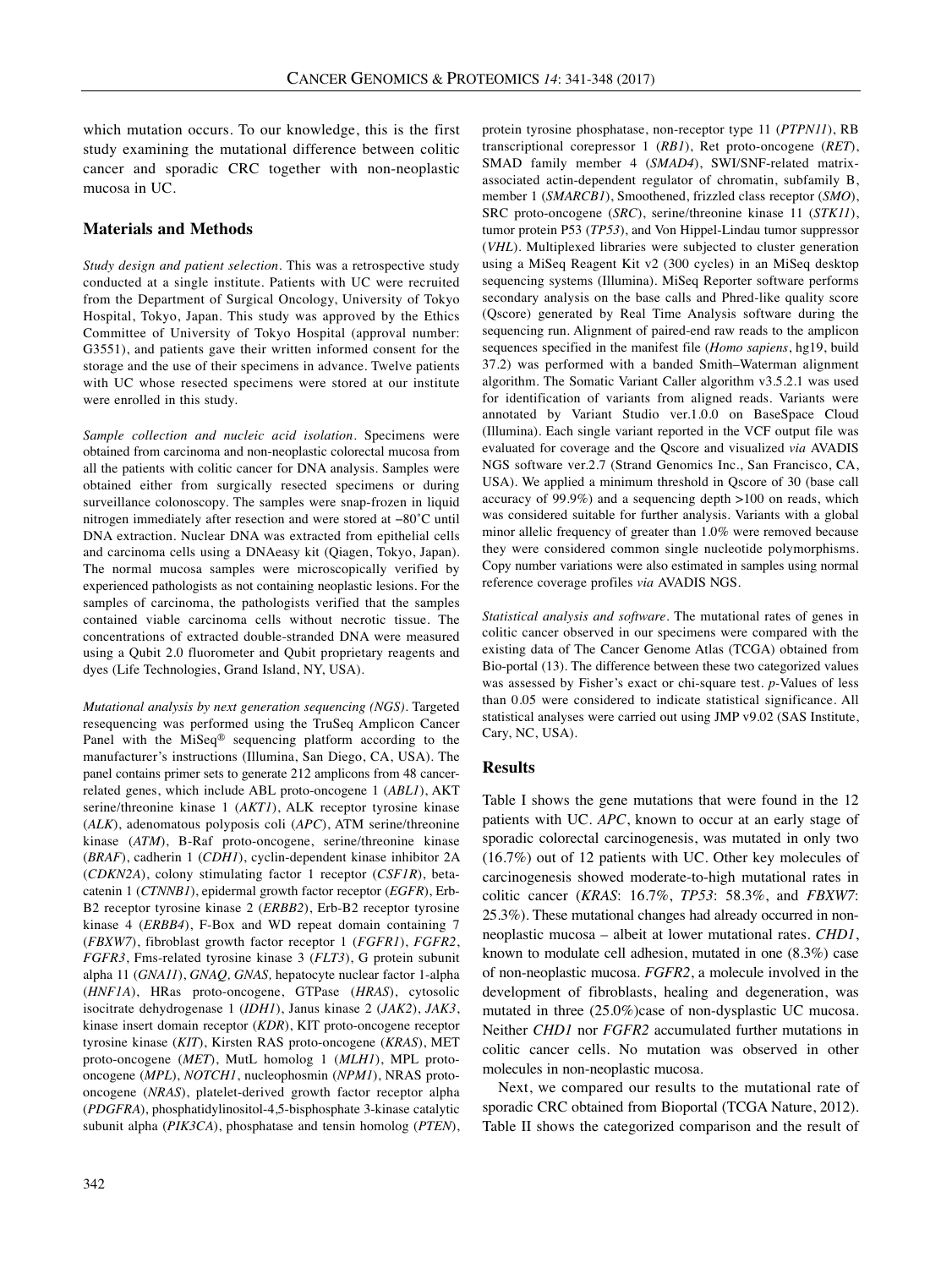|             | Patient |            |   |                  |   |                  |   |            |   |                 |   |            |   |                  |   |            |   |                           |            |                           |   |                 |                 |   |           |      |
|-------------|---------|------------|---|------------------|---|------------------|---|------------|---|-----------------|---|------------|---|------------------|---|------------|---|---------------------------|------------|---------------------------|---|-----------------|-----------------|---|-----------|------|
|             |         | <b>P01</b> |   | P <sub>0</sub> 2 |   | P <sub>0</sub> 3 |   | <b>PO4</b> |   | P <sub>05</sub> |   | <b>P06</b> |   | P <sub>0</sub> 7 |   | <b>P08</b> |   | P <sub>09</sub>           | <b>P10</b> |                           |   | P <sub>11</sub> | P <sub>12</sub> |   | Frequency | (%)  |
| Gene        | M       | Т          | M | т                | М | T                | М | T          | M | T               | M | T          | M | T                | M | T          | M | T                         | М          | T                         | M | T               | М               | T | M         | Т    |
| APC         |         |            |   |                  |   |                  |   |            |   |                 |   |            |   | X                |   |            |   |                           |            |                           | X | X               |                 |   | 8.3       | 16.7 |
| <b>CDH1</b> |         |            |   |                  |   |                  |   |            |   |                 |   |            |   |                  |   |            |   |                           | X          | $\boldsymbol{\mathrm{X}}$ |   |                 |                 |   | 8.3       | 8.3  |
| ERBB4       |         |            |   |                  |   |                  |   |            |   |                 |   |            |   |                  |   |            |   |                           |            |                           |   | X               |                 |   | 0.0       | 8.3  |
| FBXW7       |         |            |   |                  |   |                  |   |            |   |                 |   | X          |   |                  |   |            | X | $\boldsymbol{\mathrm{X}}$ |            |                           |   |                 |                 | X | 8.3       | 25.0 |
| FGFR2       |         |            |   |                  |   |                  |   |            |   |                 | X | X          |   |                  |   | X          | X | $\boldsymbol{\mathrm{X}}$ |            |                           | X |                 |                 |   | 25.0      | 25.0 |
| <b>KRAS</b> |         | X          |   |                  |   |                  |   |            |   |                 |   | X          |   |                  |   |            | X |                           |            |                           |   |                 |                 |   | 8.3       | 16.7 |
| PIK3CA      |         |            |   |                  |   |                  |   |            |   |                 |   |            |   |                  |   |            |   |                           |            | X                         |   |                 |                 |   | 0.0       | 8.3  |
| SMAD4       |         |            |   |                  |   |                  |   |            |   |                 |   |            |   |                  |   | X          |   |                           |            |                           |   | X               |                 |   | 0.0       | 16.7 |
| TP53        |         |            |   | X                |   |                  |   | X          |   |                 |   | X          |   | X                | X | X          |   | X                         |            | X                         |   |                 | X               |   | 16.7      | 58.3 |

Table I. Genes found to be mutated  $(X)$  in non-neoplastic mucosa  $(M)$  and carcinoma epithelium  $(T)$  of patients with colitic cancer.

Fisher's test of oncogenes. The mutational rates for *CDKN2A* and *NOTCH1* were not registered in Bioportal (TCGA Nature, 2012) and were, therefore, excluded from further analysis.

The mutational rate of *APC* was lower in colitic than sporadic CRC (16.7% *vs.* 75.9%, respectively, *p=*0.0001). We also observed a lower mutational rate of *KRAS* in colitic than in sporadic CRC (67% *vs.* 42%, respectively, *p=*0.04). Regarding *FGFR2*, the mutational rate was higher in colitic than in sporadic CRC (25% *vs.* 1.5%, *p=*0.0025). No statistical difference was found in mutational rates for *CDH1* or other genes.

## **Discussion**

Patients with longstanding UC are at an increased risk of developing colitic cancer. Several reports, including metaanalyses, described the estimated risk of colitic cancer at 10, 20, and 30 years as 0.5-2%, 1.1-8%, and 18%, respectively, and the risk for dysplasia at these time points was estimated as 3.1%, 10%, and 15.6%, respectively (14-16). Colitic cancer develops in a widespread distribution among sites of inflammation, and this feature makes early detection difficult. In order to detect dysplastic lesions, we performed non-target biopsy during annual colonoscopy, taking a biopsied specimen every 10 cm all around the colon, and an additional specimen was taken if it presented as an elevation or had an abnormal color (16). We also introduced a dye-spraying method along with magnifying colonoscopy for the purpose of improving the detection rate of dysplasia (17, 18). Together with these efforts, the introduction of biomarkers for dysplasia or colitic cancer is expected to facilitate earlier detection. For this purpose, we examined the genetic alterations specific to colitic cancer.

In this study, we found a much lower mutational rate of *KRAS* than that of sporadic cancer, compatible to a previous report (19). *KRAS* plays a key role in intracellular signal transduction pathways, and its mutation is observed in approximately 40% of CRC. The rate of mutation in sporadic CRC increases with tumor progression, and mutations affect survivals (20). The reason for the lower mutational rate in colitic cancer is unclear; however, we consider one reason to be that most of the colitic cancer cases in our study were detected through annual colonoscopy, which led to early-stage detection. Future studies conducting further analysis to determine whether the mutational rate changes as clinical stage progresses in colitic cancer are warranted.

Another representative genetic alteration observed in sporadic CRC is of *APC*, which we found to have a lower mutational rate in colitic cancer, in line with a previous report (13). Rapozo *et al.* reported that *APC* mutation did not occur in the mucosa of patients with UC (21), and a study by Odze *et al.* showed the rates of allelic loss of *APC* were similar among precancerous lesions in both normal adenoma (33%) and UC-associated dysplasia-associated lesions or masses (29-43%) (22). In our study, the rate of *APC* mutation was much higher in sporadic CRC than in colitic cancer (73% *vs.* 17%, respectively). These results suggest that *APC* mutation is involved while adenoma progresses to sporadic cancer, whereas this alteration does not exist in UC carcinogenesis.

We also found a higher mutational rate of *FGFR2* in colitic cancer than in sporadic CRC. This alteration had already been observed in the non-neoplastic mucosa of colitis. Basic fibroblast growth factor (bFGF) is reported to be a key molecule in healing and degeneration (23). Higher serum levels of bFGF have been observed in various collagen-related diseases (24), and this is considered to be induced by immune dysfunction.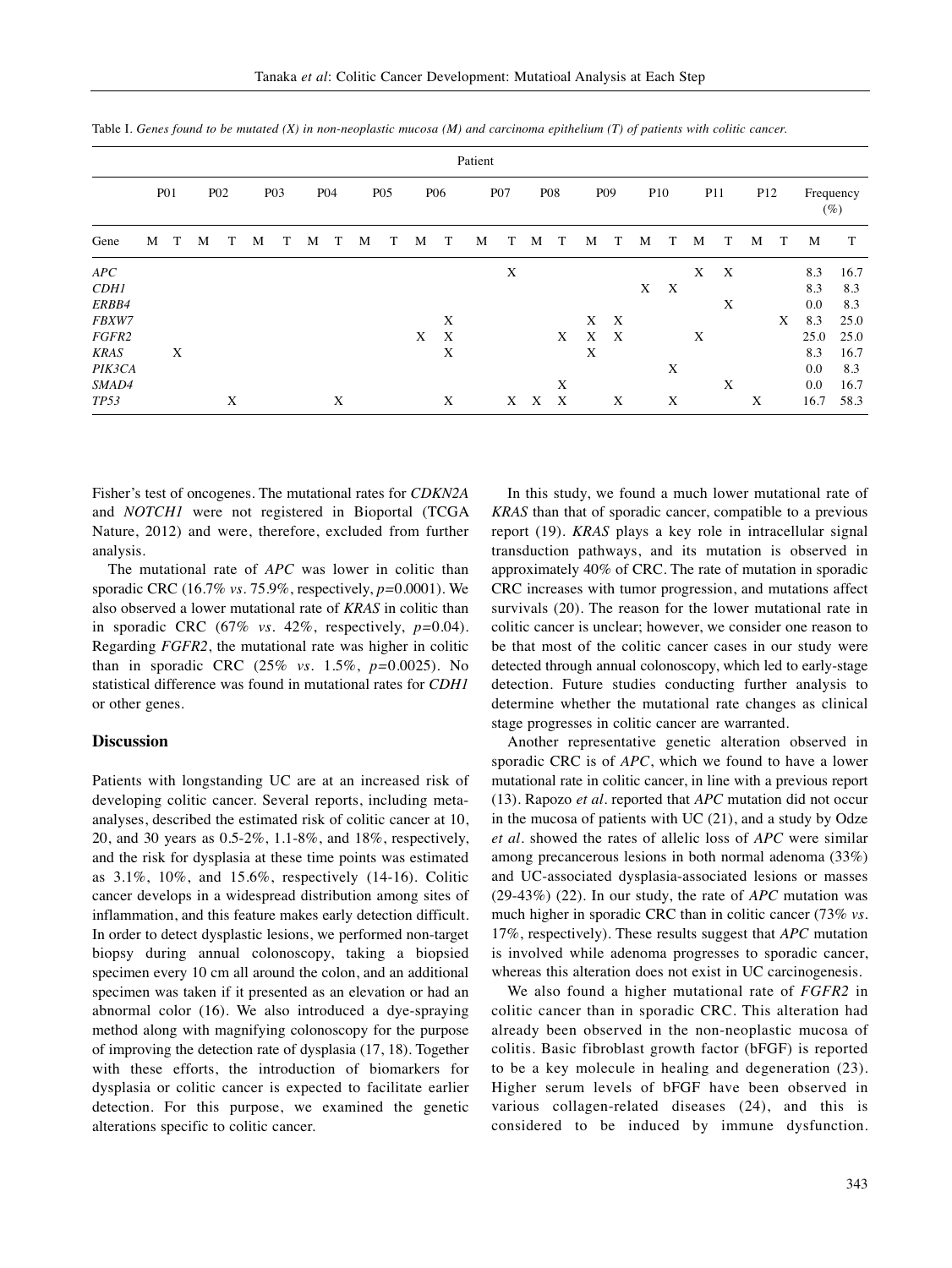| Gene               | Encoded protein                               | Mutation                 | UC-Ca, n               | TCGA nature 2012, n | $p$ -Value* |
|--------------------|-----------------------------------------------|--------------------------|------------------------|---------------------|-------------|
| ABL1               | ABL proto-Oncogene 1                          | $\ddot{}$                | 0                      | 1                   | n.s.        |
|                    |                                               | $\overline{\phantom{0}}$ | 12                     | 37                  |             |
| AKT1               | ALT serine/threonine kinase 1                 | $\ddot{}$                | $\boldsymbol{0}$       | $\mathbf{1}$        | n.s.        |
| ALK                | ALK receptor tyrosine kinase                  |                          | 12<br>$\boldsymbol{0}$ | 37<br>4             |             |
|                    |                                               | $\pmb{+}$                | 12                     | 34                  | n.s.        |
| APC                | Adenomatous polyposis coli                    | $\ddot{}$                | $\overline{c}$         | 161                 | 0.0001      |
|                    |                                               |                          | 10                     | 51                  |             |
| <b>ATM</b>         | ATM serine threonine kinase                   | $\ddot{}$                | $\boldsymbol{0}$       | 5                   | n.s.        |
|                    |                                               |                          | 12                     | 33                  |             |
| <b>BRAF</b>        | B-Raf proto-oncogene, serine/threonine kinase | $\ddot{}$                | $\boldsymbol{0}$       | 21                  | n.s.        |
|                    |                                               |                          | 12                     | 191                 |             |
| <b>CDH1</b>        | Cadherin 1                                    | $\ddot{}$                | $\mathbf{1}$           | 5                   | n.s.        |
|                    |                                               |                          | 11                     | 207                 |             |
| CSFIR              | Colony-stimulating factor 1 receptor          | $\ddot{}$                | $\boldsymbol{0}$       | $\mathbf{1}$        | n.s.        |
|                    |                                               |                          | 12                     | 37                  |             |
| CTNNB1             | Beta-Catenin 1                                | $\ddot{}$                | $\boldsymbol{0}$       | 3                   | n.s.        |
|                    |                                               | $\overline{\phantom{0}}$ | 12                     | 35                  |             |
| EGFR               | Epidermal growth factor receptor              | $\ddot{}$                | $\boldsymbol{0}$       | 3                   | n.s.        |
|                    |                                               |                          | 12                     | 35                  |             |
| ERBB2              | Erb-B2 receptor tyrosine kinase 2             | $\ddot{}$                | $\boldsymbol{0}$       | 3                   | n.s.        |
|                    |                                               |                          | 12                     | 35                  |             |
| ERBB4              | Erb-B2 receptor tyrosine kinase 4             | $\ddot{}$                | $\mathbf{1}$           | 17                  | n.s.        |
|                    |                                               |                          | 11                     | 195                 |             |
| FBXW7              | F-BOX and WD repeated domain containing 7     | $\overline{+}$           | 3                      | 34                  | n.s.        |
|                    |                                               | $\overline{\phantom{0}}$ | 9                      | 178                 |             |
| <b>FGFR1</b>       | Fibroblast growth factor receptor 1           | $\ddot{}$                | $\boldsymbol{0}$       | 1                   | n.s.        |
|                    |                                               |                          | 12                     | 56                  |             |
| FGFR2              | Fibroblast growth factor receptor 2           | $\ddot{}$                | 3                      | 3                   | 0.0025      |
|                    |                                               |                          | 9                      | 197                 |             |
| FGFR3              | Fibroblast growth factor receptor 3           | $\ddot{}$                | $\boldsymbol{0}$       | 1                   | n.s.        |
|                    |                                               |                          | 12                     | 37                  |             |
| FLT3               | Fms related thyrosine kinase 3                | $\ddot{}$                | $\boldsymbol{0}$       | 4                   | n.s.        |
|                    |                                               |                          | 12                     | 208                 |             |
| GNA11              | G Protein subunit alpha 11                    | $\ddot{}$                | $\boldsymbol{0}$       | $\mathbf{1}$        | n.s.        |
|                    |                                               |                          | 12                     | 211                 |             |
| $GN\!A\mathcal{Q}$ | G Protein subunit alpha Q                     | $\pmb{+}$                | $\boldsymbol{0}$       | 1<br>56             | n.s.        |
|                    |                                               |                          | 12<br>$\mathbf{0}$     | 6                   |             |
| GNAS               | G Protein subunit alpha S                     | $\ddot{}$                | 12                     | 122                 | n.s.        |
| <b>HNF1A</b>       | HNF1 Homobox A                                |                          | $\boldsymbol{0}$       | $\mathbf{1}$        |             |
|                    |                                               | $\ddot{}$                | 12                     | 53                  | n.s.        |
| <b>HRAS</b>        | Hepatocyte nuclear factor 1-alpha             | $\ddot{}$                | $\boldsymbol{0}$       | $\mathbf{1}$        | n.s.        |
|                    |                                               |                          | 12                     | 37                  |             |
| <b>IDH1</b>        | Isocitrate dehydrogenase [NADP] cytoplasmic   | $\pmb{+}$                | 0                      | 3                   | n.s.        |
|                    |                                               |                          | 12                     | 35                  |             |
| JAK2               | Janus kinase 2                                | $\ddot{}$                | $\boldsymbol{0}$       | $\overline{c}$      | n.s.        |
|                    |                                               |                          | 12                     | 36                  |             |
| JAK3               | Janus kinase 3                                | $^+$                     | $\boldsymbol{0}$       | 2                   | n.s.        |
|                    |                                               |                          | 12                     | 36                  |             |
| <b>KDR</b>         | Kinase Insert Domain Receptor                 | +                        | $\boldsymbol{0}$       | 3                   | n.s.        |
|                    |                                               |                          | 12                     | 35                  |             |
| KIT                | Mast/stem cell growth factor receptor Kit     | +                        | $\boldsymbol{0}$       | 5                   | n.s.        |
|                    |                                               |                          | 12                     | 36                  |             |
| <b>KRAS</b>        | GTPase Kras                                   | $\pmb{+}$                | 2                      | 89                  | 0.04        |
|                    |                                               |                          | 10                     | 123                 |             |
| MET                | Hepatocyte growth factor receptor             | $\pmb{+}$                | $\boldsymbol{0}$       | 1                   | n.s.        |
|                    |                                               |                          | 12                     | 37                  |             |

Table II. Comparison of mutational rates in colitic cancer epithelium (UC-Ca) determined in this study by next-generation sequencing and in *sporadic CRC data obtained from Bioportal (TCGA Nature 2012).*

Table II. *Continued*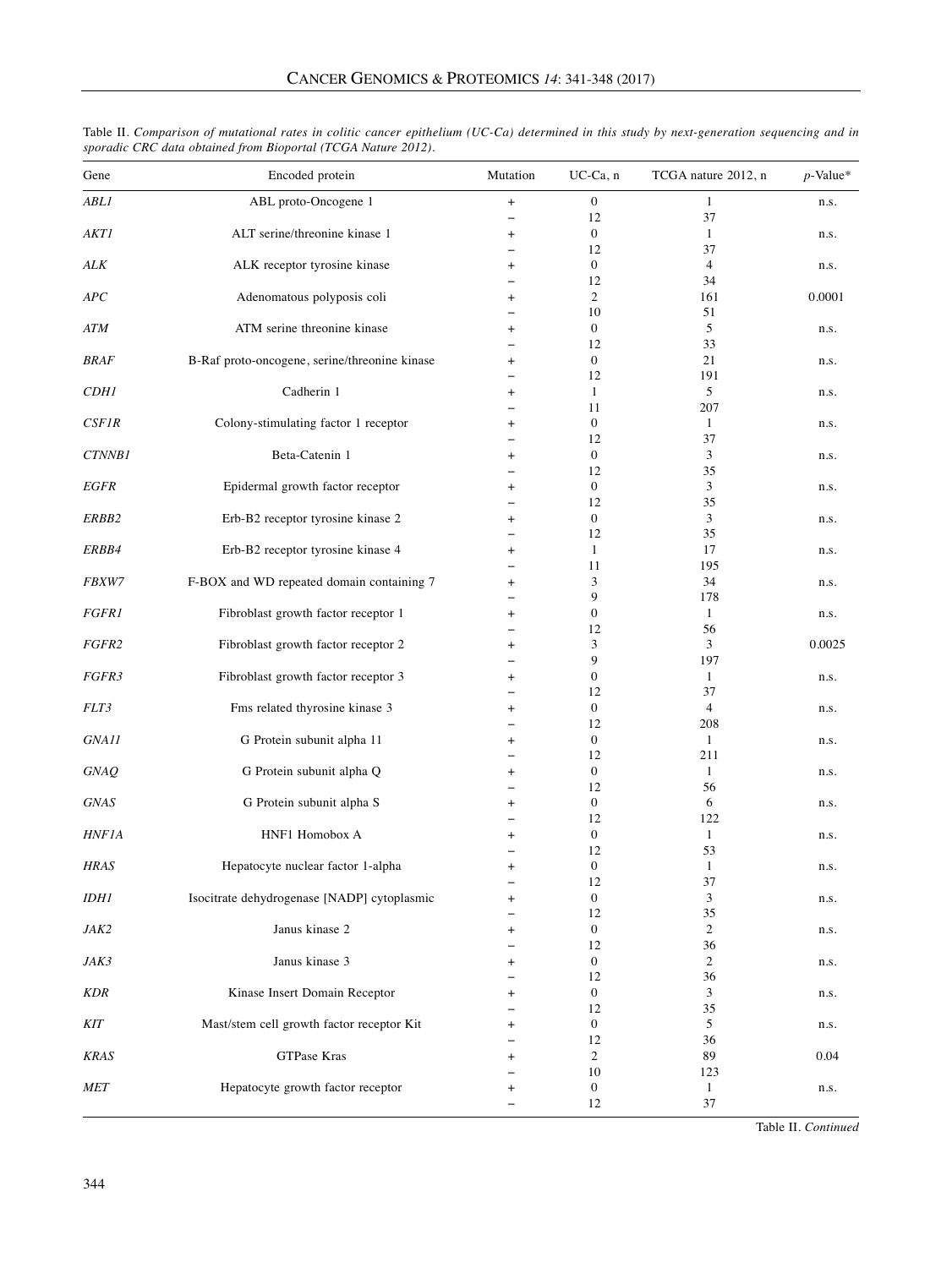| Gene          | Encoded protein                                                                                  | Mutation                 | UC-Ca, n       | TCGA nature 2012, n | $p$ -Value* |
|---------------|--------------------------------------------------------------------------------------------------|--------------------------|----------------|---------------------|-------------|
|               |                                                                                                  |                          |                |                     |             |
| <b>MLH1</b>   | DNA mismatch repair protein Mlh1                                                                 | $^{+}$                   | $\mathbf{0}$   | $\overline{4}$      | n.s.        |
|               |                                                                                                  |                          | 12             | 116                 |             |
| <b>MPL</b>    | MPL proto-oncogene, thrombopoietin receptor                                                      | $\ddot{}$                | $\overline{0}$ | 1                   | n.s.        |
|               |                                                                                                  |                          | 12             | 53                  |             |
| NMP1          | Nucleophosmin                                                                                    | $\ddot{}$                | $\overline{0}$ | $\mathbf{1}$        | n.s.        |
|               |                                                                                                  |                          | 12             | 53                  |             |
| <b>NRAS</b>   | Transforming protein N-Ras                                                                       | $+$                      | $\overline{0}$ | 12                  | n.s.        |
|               |                                                                                                  |                          | 12             | 108                 |             |
| <b>PDGFRA</b> | Platelet-derived growth factor receptor alpha                                                    | $\ddot{}$                | $\overline{0}$ | 11                  | n.s.        |
|               |                                                                                                  |                          | 12             | 201                 |             |
| PIK3CA        | Phosphatidylinositol 4,5-bisphosphate<br>3-kinase catalytic subunit alpha isoform                | $^{+}$                   | 1              | 43                  | n.s.        |
|               |                                                                                                  | $\overline{\phantom{0}}$ | 11             | 169                 |             |
| <b>PTEN</b>   | Phosphatase and tensin homolog                                                                   | $\ddot{}$                | $\overline{0}$ | 3                   | n.s.        |
|               |                                                                                                  |                          | 12             | 35                  |             |
| PTPN11        | Protein tyrosine phosphatase, non-receptor type 11                                               | $\ddot{}$                | $\overline{0}$ | $\overline{c}$      | n.s.        |
|               |                                                                                                  |                          | 12             | 52                  |             |
| RB1           | RB transcriptional corepressor 1                                                                 | $\ddot{}$                | $\overline{0}$ | $\mathbf{1}$        | n.s.        |
|               |                                                                                                  |                          | 12             | 37                  |             |
| <b>RET</b>    | Ret proto-oncogene                                                                               | $^{+}$                   | $\overline{0}$ | 2                   | n.s.        |
|               |                                                                                                  |                          | 12             | 36                  |             |
| SMAD4         | Mothers against decapentaplegic homolog 4                                                        | $+$                      | 2              | 24                  | n.s.        |
|               |                                                                                                  |                          | 10             | 188                 |             |
| SMARCB1       | SWI/SNF-related matrix-associated actin-dependent<br>regulator of chromatin subfamily B member 1 | $+$                      | $\overline{0}$ | 3                   | n.s.        |
|               |                                                                                                  |                          | 12             | 117                 |             |
| <b>SMO</b>    | Smoothened homolog                                                                               | $+$                      | $\overline{0}$ | $\mathbf{1}$        | n.s.        |
|               |                                                                                                  |                          | 12             | 53                  |             |
| <b>SRC</b>    | Proto-oncogene tyrosine-protein kinase Src                                                       | $^{+}$                   | $\overline{0}$ | $\mathbf{0}$        | n.s.        |
|               |                                                                                                  |                          | 12             | 38                  |             |
| STK11         | Serine/threonine-protein kinase STK11                                                            | $^{+}$                   | $\mathbf{0}$   | $\mathbf{0}$        | n.s.        |
|               |                                                                                                  |                          | 12             | 120                 |             |
| <b>TP53</b>   | Tumor protein P53                                                                                | $\ddot{}$                | $\tau$         | 111                 | n.s.        |
|               |                                                                                                  |                          | 5              | 101                 |             |
| <b>VHL</b>    | Von Hippel-Lindau disease tumor suppressor                                                       | $\ddot{}$                | $\mathbf{0}$   | $\mathbf{1}$        | n.s.        |
|               |                                                                                                  | $\overline{\phantom{a}}$ | 12             | 53                  |             |

n.s.: Non-significant. \*Fisher's test.

Kanazawa *et al.* reported higher concentrations of serum bFGF in patients with inflammatory bowel disease with a positive correlation to disease activity. They also confirmed the overexpression of bFGF in the epithelium of patients with colitis (23). Yamagata *et al.* reported the variability of concentration of bFGF in a single patient with colitic cancer and showed a higher bFGF-positive cell count in stenotic sites than that in non-stenotic sites (25). These reports imply that bFGF and its pathway play key roles in activated inflammation induced by immune dysfunction. Our study supports this speculation. We determined that *FGFR2* mutation during UC carcinogenesis was already present in non-dysplastic mucosa. This alteration affects

mucosal healing and degeneration and induces further inflammation and, as a result, higher levels of bFGF are recorded. As far as we know, this is the first report showing *FGFR2* mutation in UC.

We also revealed that *CDH1* mutation occurred not only in the dysplastic epithelium but also in non-dysplastic mucosa in patients with colitic cancer. *CDH1* encodes E-cadherin, a glycoprotein that mediates intercellular connections by way of the *zonula adherens*. The alteration of CDH1 contributes to epithelial–mesenchymal transition, the biological phenomenon allowing epithelial cells to transition into fibroblastic cells with an ability to migrate and invade into the extracellular matrix (26, 27).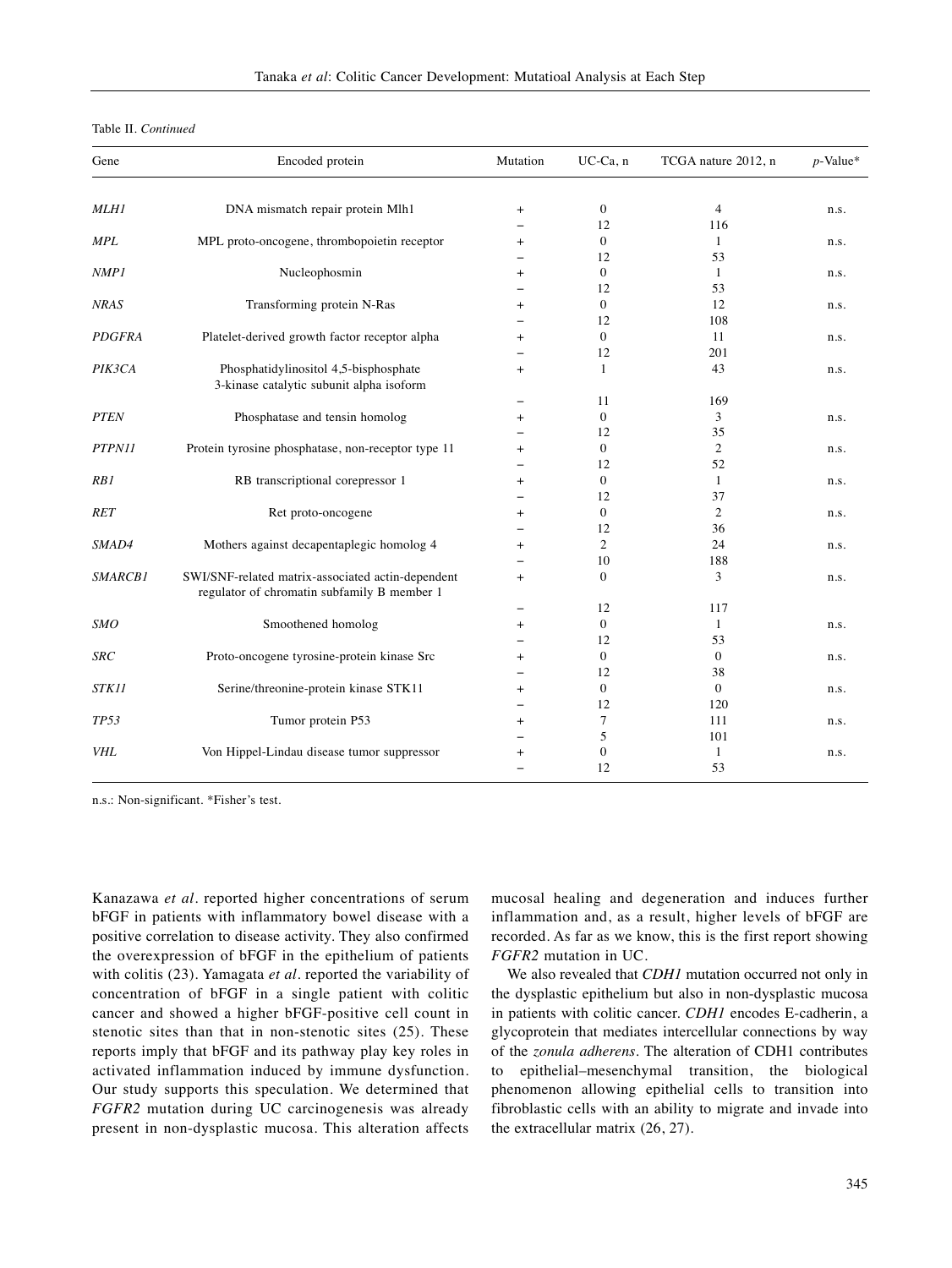Because this molecule is responsible for adherens junctions between epithelial cells, it is implicated in tumor progression in carcinogenesis (28, 29). A meta-analysis revealed that the polymorphism in CHD1 rs9929218 was associated with CRC (30). Moreover, the loss of *CDH1* expression was associated with infiltrative tumor growth and lymph node metastasis (31). These results suggested that the loss of CDH1 is a core factor for sporadic CRC progression.

In contrast, a study by Sommeren *et al.* revealed this to be a core molecule in pathogenesis of UC (12). Another study revealed a higher hypermethylation rate of the *CDH1* promoter region in UC (32); this was positively associated with the severity of inflammation, age, and Mayo Endoscopic Scores (33). We consider that severe and longstanding inflammation in colorectal mucosa in UC causes hypermethylation of *CDH1*, which in turn confers invasive potential on epithelial cells. These reports suggest a novel implication concerning the progression of UC; however, several facts had not been clarified.

Firstly, in the previous study about the relationship of CDH1 and colitis, the alteration was assessed by hypermethylation in the promoter region not by mutational analysis. Secondly, the previous report described the association only among the characteristics of colitis and CHD1 and did not comment on colitic carcinogenesis.

We consider that our study complements these previous findings. We examined the mutational rate of *CDH1* in colitic cancer and showed that it did not differ from that of sporadic CRC. Moreover, our case with *CDH1* mutation in colitic cancer cells also showed mutation in non-neoplastic mucosa. Taking our results together with those of previous studies, we note that the mutational change in *CHD1* had already occurred in non-neoplastic mucosa in UC. In contrast, as described in the previous report, during sporadic colorectal carcinogenesis, the adenoma did not exhibit mutation, whereas in our study, we found colitic cancer to have a similar mutation rate to sporadic CRC. These results suggest that *CDH1* mutation occurs while the adenoma progresses to carcinogenesis in sporadic CRC. This leads to the conclusion that *CDH1* mutation would appear to occur at a much earlier stage during carcinogenesis in colitic cancer than it does in sporadic CRC. The early acquisition of invasive potential conferred by *CDH1* mutation explains why colitic cancer is morphologically different from sporadic CRC, invading into deeper layers when the tumor size is still relatively small.

The severity of inflammation of UC mucosa a known risk factor for colitic cancer, and CDH1 is reported as a predictor for the grade of inflammation (11, 12, 34). Therefore, we consider that *CDH1* mutation might be a risk factor for UC carcinogenesis, and this may extend to a therapeutic strategy for colitic cancer. An *in vivo* study by Inoue *et al.* gives indications of future developments of this hypothesis (35). They artificially developed a chronic colitis model by administering 1,2-dimethylhydrazine and 3% dextran sulfate sodium and examined tumorigenesis in mice sacrificed on the 28th day after administration. They observed fewer tumor nodules in mice that had been administered with Retodolac, compared with those without it. R-etodolac is known to up-regulate *CDH1*. This result suggests that the induction of *CDH1* potentially suppresses colitic cancer and implies that the induction of *CHD1* would be a possible key to the prevention or suppression of colitic cancer.

## **Conclusion**

Colitic cancer presented a lower mutational rate of *KRAS* and *APC* than did sporadic cancer, in line with previous reports. We also showed that the mutation of *FGFR2* had already occurred in non-dysplastic mucosa, which may affect mucosal healing and induce immune dysfunction. Moreover, the mutational rate of *CHD1*, a key molecule in UC carcinogensis, was similar to that of *KRAS* and *APC* in UC carcinogenesis, and occurs at an earlier stage than it does in sporadic CRC.

## **Acknowledgements**

This research was supported by the Project for Cancer Research And Therapeutic Evolution (P-CREATE) from the Japan Agency for Medical Research and development, AMED.

#### **References**

- 1 Kinzler KW and Vogelstein B: Lessons from hereditary colorectal cancer. Cell *87(2)*: 159-170, 1996.
- 2 Vogelstein B, Fearon ER, Kern SE, Hamilton SR, Preisinger AC, Nakamura Y and White R: Allelotype of colorectal carcinomas. Science *244(4901)*: 207-211, 1989.
- 3 Vogelstein B, Fearon ER, Hamilton SR, Kern SE, Preisinger AC, Leppert M, Nakamura Y, White R, Smits AM and Bos JL: Genetic alterations during colorectal-tumor development. N Engl J Med *319(9)*: 525-532, 1988.
- 4 Nassif NT, Lobo GP, Wu X, Henderson CJ, Morrison CD, Eng C, Jalaludin B and Segelov E: *Pten* mutations are common in sporadic microsatellite stable colorectal cancer. Oncogene *23(2)*: 617-628, 2004.
- 5 Powell SM, Zilz N, Beazer-Barclay Y, Bryan TM, Hamilton SR, Thibodeau SN, Vogelstein B and Kinzler KW: *Apc* mutations occur early during colorectal tumorigenesis. Nature *359(6392):* 235-237, 1992.
- 6 Tanaka T, Watanabe T, Kazama Y, Tanaka J, Kanazawa T, Kazama S and Nagawa H: Loss of SMAD4 protein expression and 18qLOH as molecular markers indicating lymph node metastasis in colorectal cancer – a study matched for tumor depth and pathology. J Surg Oncol *97(1)*: 69-73, 2008.
- 7 Tanaka T, Watanabe T, Kazama Y, Tanaka J, Kanazawa T, Kazama S and Nagawa H: Chromosome 18q deletion and SMAD4 protein inactivation correlate with liver metastasis: A study matched for T- and N- classification. Br J Cancer *95(11)*: 1562-1567, 2006.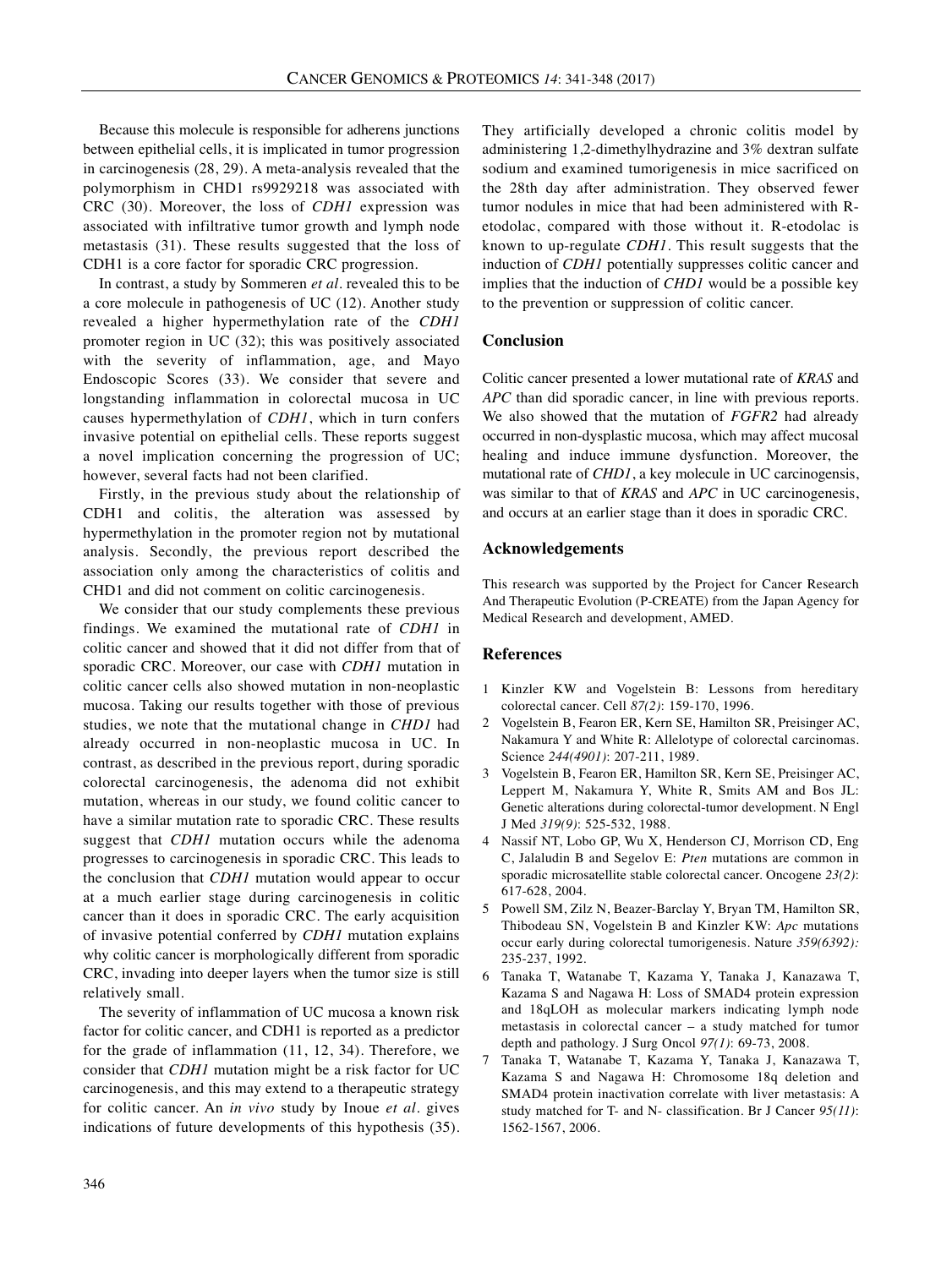- 8 Tanaka T, Watanabe T, Kitayama J, Kanazawa T, Kazama Y, Tanaka J, Kazama S and Nagawa H: Chromosome 18q deletion as a novel molecular predictor for colorectal cancer with simultaneous hepatic metastasis. Diagn Mol Pathol *18(4)*: 219- 225, 2009.
- 9 Ullman TA and Itzkowitz SH: Intestinal inflammation and cancer. Gastroenterology *140(6)*: 1807-1816, 2011.
- 10 Strober W, Fuss I and Mannon P: The fundamental basis of inflammatory bowel disease. J Clin Invest *117(3)*: 514-521, 2007.
- 11 Thompson AI and Lees CW: Genetics of ulcerative colitis. Inflamm Bowel Dis *17(3)*: 831-848, 2011.
- 12 van Sommeren S, Visschedijk MC, Festen EA, de Jong DJ, Ponsioen CY, Wijmenga C and Weersma RK: HNF4alpha and Cdh1 are associated with ulcerative colitis in a Dutch cohort. Inflamm Bowel Dis *17(8)*: 1714-1718, 2011.
- 13 Yaeger R, Shah MA, Miller VA, Kelsen JR, Wang K, Heins ZJ, Ross JS, He Y, Sanford E, Yantiss RK, Balasubramanian S, Stephens PJ, Schultz N, Oren M, Tang L and Kelsen D: Genomic alterations observed in colitis-associated cancers are distinct from those found in sporadic colorectal cancers and vary by type of inflammatory bowel disease. Gastroenterology *151(2)*: 278-287, 2016.
- 14 Eaden JA, Abrams KR and Mayberry JF: The risk of colorectal cancer in ulcerative colitis: A meta-analysis. Gut *48(4)*: 526-535, 2001.
- 15 Jess T, Rungoe C and Peyrin-Biroulet L: Risk of colorectal cancer in patients with ulcerative colitis: A meta-analysis of population-based cohort studies. Clin Gastroenterol Hepatol *10(6)*: 639-645, 2012.
- 16 Hata K, Watanabe T, Kazama S, Suzuki K, Shinozaki M, Yokoyama T, Matsuda K, Muto T and Nagawa H: Earlier surveillance colonoscopy programme improves survival in patients with ulcerative colitis associated colorectal cancer: Results of a 23-year surveillance programme in the Japanese population. Br J Cancer *89(7)*: 1232-1236, 2003.
- 17 Hata K, Watanabe T, Shinozaki M, Kojima T and Nagawa H: To dye or not to dye? That is beyond question! Optimising surveillance colonoscopy is indispensable for detecting dysplasia in ulcerative colitis. Gut *53(11)*: 1722, 2004.
- 18 Hata K, Watanabe T, Motoi T and Nagawa H: Pitfalls of pit pattern diagnosis in ulcerative colitis-associated dysplasia. Gastroenterology *126(1)*: 374-376, 2004.
- 19 Robles AI, Traverso G, Zhang M, Roberts NJ, Khan MA, Joseph C, Lauwers GY, Selaru FM, Popoli M, Pittman ME, Ke X, Hruban RH, Meltzer SJ, Kinzler KW, Vogelstein B, Harris CC and Papadopoulos N: Whole-exome sequencing analyses of inflammatory bowel disease-associated colorectal cancers. Gastroenterology *150(4)*: 931-943, 2016.
- 20 Andreyev HJ, Norman AR, Cunningham D, Oates J, Dix BR, Iacopetta BJ, Young J, Walsh T, Ward R, Hawkins N, Beranek M, Jandik P, Benamouzig R, Jullian E, Laurent-Puig P, Olschwang S, Muller O, Hoffmann I, Rabes HM, Zietz C, Troungos C, Valavanis C, Yuen ST, Ho JW, Croke CT, O'Donoghue DP, Giaretti W, Rapallo A, Russo A, Bazan V, Tanaka M, Omura K, Azuma T, Ohkusa T, Fujimori T, Ono Y, Pauly M, Faber C, Glaesener R, de Goeij AF, Arends JW, Andersen SN, Lovig T, Breivik J, Gaudernack G, Clausen OP, De Angelis PD, Meling GI, Rognum TO, Smith R, Goh HS, Font A, Rosell R, Sun XF, Zhang H, Benhattar J, Losi L, Lee

JQ, Wang ST, Clarke PA, Bell S, Quirke P, Bubb VJ, Piris J, Cruickshank NR, Morton D, Fox JC, Al-Mulla F, Lees N, Hall CN, Snary D, Wilkinson K, Dillon D, Costa J, Pricolo VE, Finkelstein SD, Thebo JS, Senagore AJ, Halter SA, Wadler S, Malik S, Krtolica K and Urosevic N: Kirsten ras mutations in patients with colorectal cancer: The 'RASCAL II' study. Br J Cancer *85(5)*: 692-696, 2001.

- 21 Rapozo DC, Grinmann AB, Carvalho AT, de Souza HS, Soares-Lima SC, de Almeida Simao T, de Paiva D, Abby F, Albano RM and Pinto LF: Analysis of mutations in *TP53, APC, KRAS*, and *DCC* genes in the non-dysplastic mucosa of patients with inflammatory bowel disease. Int J Colorectal Dis *24(10)*: 1141- 1148, 2009.
- 22 Odze RD, Brown CA, Hartmann CJ, Noffsinger AE and Fogt F: Genetic alterations in chronic ulcerative colitis-associated adenoma-like dalms are similar to non-colitic sporadic adenomas. Am J Surg Pathol *24(9)*: 1209-1216, 2000.
- 23 Kanazawa S, Tsunoda T, Onuma E, Majima T, Kagiyama M and Kikuchi K: Vegf, basic-FGF, and TGF-beta in crohn's disease and ulcerative colitis: A novel mechanism of chronic intestinal inflammation. Am J Gastroenterol *96(3)*: 822-828, 2001.
- 24 Kadono T, Kikuchi K, Kubo M, Fujimoto M and Tamaki K: Serum concentrations of basic fibroblast growth factor in collagen diseases. J Am Acad Dermatol *35(3 Pt 1)*: 392-397, 1996.
- 25 Yamagata M, Mikami T, Tsuruta T, Yokoyama K, Sada M, Kobayashi K, Katsumata T, Koizumi W, Saigenji K and Okayasu I: Submucosal fibrosis and basic-fibroblast growth factorpositive neutrophils correlate with colonic stenosis in cases of ulcerative colitis. Digestion *84(1)*: 12-21, 2011.
- 26 Kalluri R and Neilson EG: Epithelial–mesenchymal transition and its implications for fibrosis. J Clin Invest *112(12)*: 1776- 1784, 2003.
- 27 Auersperg N, Pan J, Grove BD, Peterson T, Fisher J, Maines-Bandiera S, Somasiri A and Roskelley CD: E-Cadherin induces mesenchymal-to-epithelial transition in human ovarian surface epithelium. Proc Natl Acad Sci USA *96(11)*: 6249- 6254, 1999.
- 28 Tsanou E, Peschos D, Batistatou A, Charalabopoulos A and Charalabopoulos K: The E-cadherin adhesion molecule and colorectal cancer. A global literature approach. Anticancer Res *28(6A)*: 3815-3826, 2008.
- 29 Chen X, Wang Y, Xia H, Wang Q, Jiang X, Lin Z, Ma Y, Yang Y and Hu M: Loss of E-cadherin promotes the growth, invasion and drug resistance of colorectal cancer cells and is associated with liver metastasis. Mol Biol Rep *39(6)*: 6707-6714, 2012.
- 30 Han P, Liu G, Lu X, Cao M, Yan Y, Zou J, Li X and Wang G: *Cdh1* rs9929218 variant at 16q22.1 contributes to colorectal cancer susceptibility. Oncotarget *7(30)*: 47278-47286, 2016.
- 31 Kim SA, Inamura K, Yamauchi M, Nishihara R, Mima K, Sukawa Y, Li T, Yasunari M, Morikawa T, Fitzgerald KC, Fuchs CS, Wu K, Chan AT, Zhang X, Ogino S and Qian ZR: Loss of CDH1 (E-cadherin) expression is associated with infiltrative tumour growth and lymph node metastasis. Br J Cancer *114(2)*: 199-206, 2016.
- 32 Prager M, Buettner J and Buening C: Genes involved in the regulation of intestinal permeability and their role in ulcerative colitis. J Dig Dis *16(12)*: 713-722, 2015.
- 33 Tahara T, Shibata T, Okubo M, Ishizuka T, Nakamura M, Nagasaka M, Nakagawa Y, Ohmiya N, Arisawa T and Hirata I: